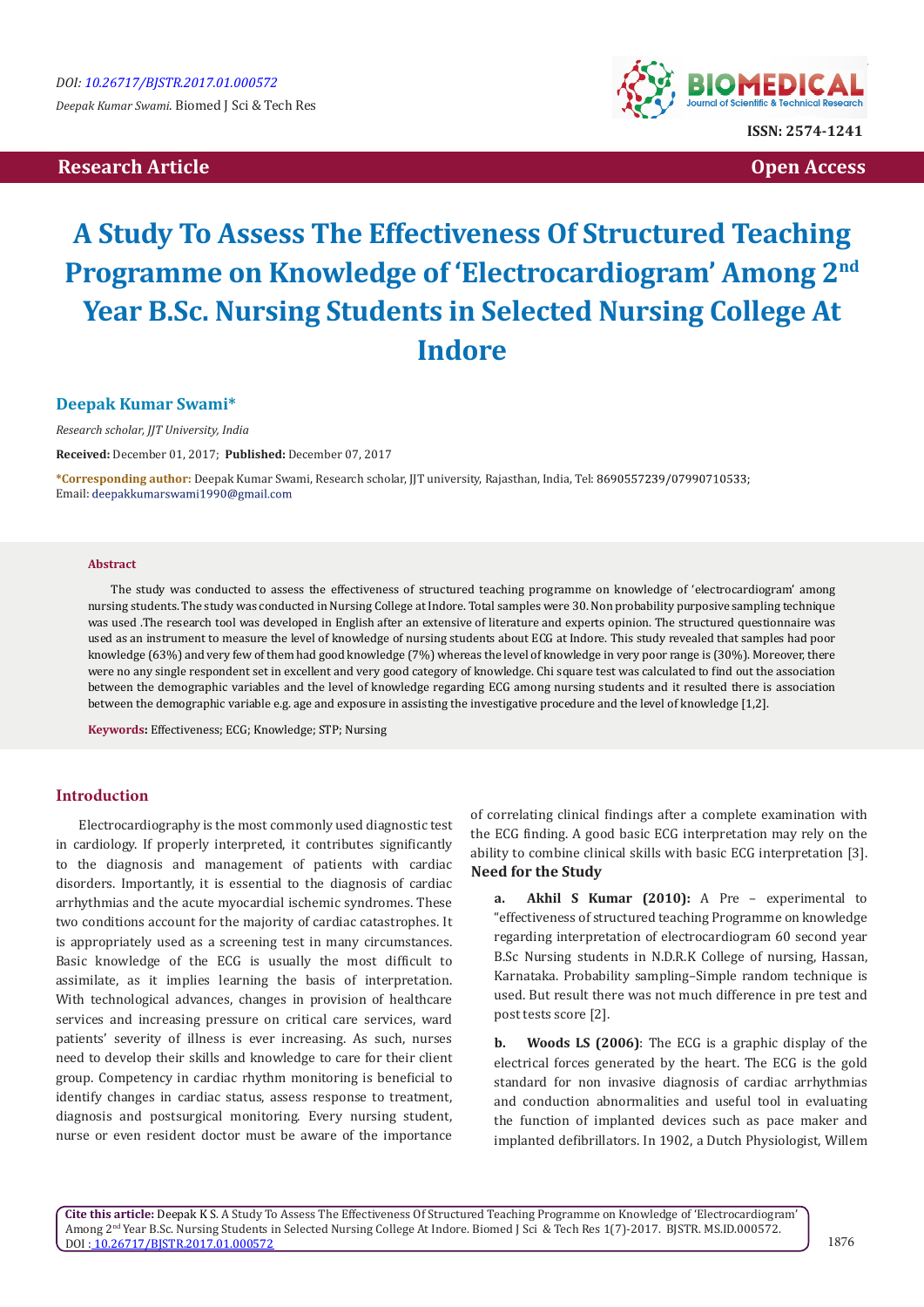Einthoven recorded the first ECG with his 270 kg machine, to string galvanometer for which he was awarded a Nobel Prize.

### **Objectives of the Study**

a. To assess the Pre test knowledge regarding electrocardiogram among 2nd year B.Sc. Nursing students.

b. To assess the Post test knowledge regarding electrocardiogram among 2nd year B.Sc. Nursing students.

c. To assess the effectiveness of Structured Teaching Programme regarding electrocardiogram among 2nd year B.Sc. Nursing students.

d. To find the association between level of knowledge with selected socio demographic variables.

### **Hypotheses**

**a. H1:** There will be significant difference between the pre test and post test knowledge score on electrocardiogram among 2nd year B.Sc. Nursing students at the level of 0.05.

**b. H2:** There will be significant association between selected socio demographic variables of Second year B.Sc. Nursing students and pre test knowledge score on electrocardiogram [4].

## **Material and Methods**

**a. Research design:** Pre experimental design.

**b. Setting:** The study was conducted in selected nursing college at Indore.

**c. Population:** The target population and the accessible population were same for the present study i.e.  $2<sup>nd</sup>$  year B.Sc. Nursing students in an Indore Nursing college, Indore.

**d. Sample:** 30 samples.

**e. Sampling Technique:** The Random purposive sampling technique.

**f. Data analysis:** The demographic variables were organized by using descriptive measures (frequency and percentage). The association between the level of knowledge and the selected demographic variables were assessed by Chi square test [5].

#### **Result and Discussion**

Majority of 2nd year B.Sc. Nursing students were in the age group of below 20 years (53.33%) followed by 21 22 years (46.6%) and no one was above 22 years old. Majority of 2nd year B.Sc. Nursing students were females (53.33%) and minimal percentage of the sample were males (46.6%). Second year B.Sc. Nursing students by their exposure in assisting the investigative procedure. They were assisted for electrocardiogram procedure (30%) followed by cardiac catheterization (30%). Echocardiogram (23.33%) and (16.66%) percentage of Second year B.Sc. Nursing students had not assisted for any procedure. It was inferred that some o f Second year B.Sc. Nursing students had exposure in assisting electrocardiogram procedure (Table 1).

**Table 1:** Frequency & Percentage distribution of students by their demographic characteristics.

| Sr. No.        | <b>Demographic Variables</b>                      | Characteristics         | Frequency (f)            | Percentage(%)            |
|----------------|---------------------------------------------------|-------------------------|--------------------------|--------------------------|
| $\mathbf{1}$   | Age                                               | Below 20                | 11                       | 36.66                    |
|                |                                                   | $21 - 22$               | 19                       | 63.33                    |
|                |                                                   | $23 - 24$               | $\overline{\phantom{a}}$ | $\overline{\phantom{a}}$ |
|                |                                                   | Above 24                | $\overline{\phantom{a}}$ | $\overline{\phantom{a}}$ |
| $\overline{2}$ | Sex                                               | Male                    | 14                       | 46.66                    |
|                |                                                   | Female                  | 16                       | 53.33                    |
| 3              | Food habit                                        | Vegetarian              | 28                       | 93.33                    |
|                |                                                   | Non-vegetarian          | 2                        | 6.66                     |
| $\overline{4}$ | Religion                                          | Hindu                   | 28                       | 93.33                    |
|                |                                                   | Muslim                  | $\mathbf{1}$             | 3.33                     |
|                |                                                   | Christian               | $\mathbf{1}$             | 3.33                     |
|                |                                                   | Any other               | $\overline{\phantom{a}}$ | $\overline{\phantom{a}}$ |
| 5              | Exposure in assisting the investigative procedure | Electrocardiogram       | 15                       | 50                       |
|                |                                                   | Cardiac catheterization | $\mathbf{1}$             | 3.33                     |
|                |                                                   | Echocardiogram          | $\overline{\phantom{0}}$ | $\overline{\phantom{a}}$ |
|                |                                                   | None of the above       | 14                       | 46.66                    |

In this present study the mean and standard deviation in pre test assessment score was 7.93, (SD=3.12) and in post test assessment mean score was 23.8 (SD=3.08). The result shows that the STP is effective and helpful to raise the knowledge (Figure 1). In the association between socio demographic variables and pre test knowledge of Nursing students of 2nd year B.Sc.in relation to the age and exposure in assisting the Investigative procedure the chi square value obtained  $7.14$  (P=0.028<0.05, df=2) and  $15.2$ (P=0.02<0.05, df=6) respectively which showed significance at p<0.05 levels [6,7].